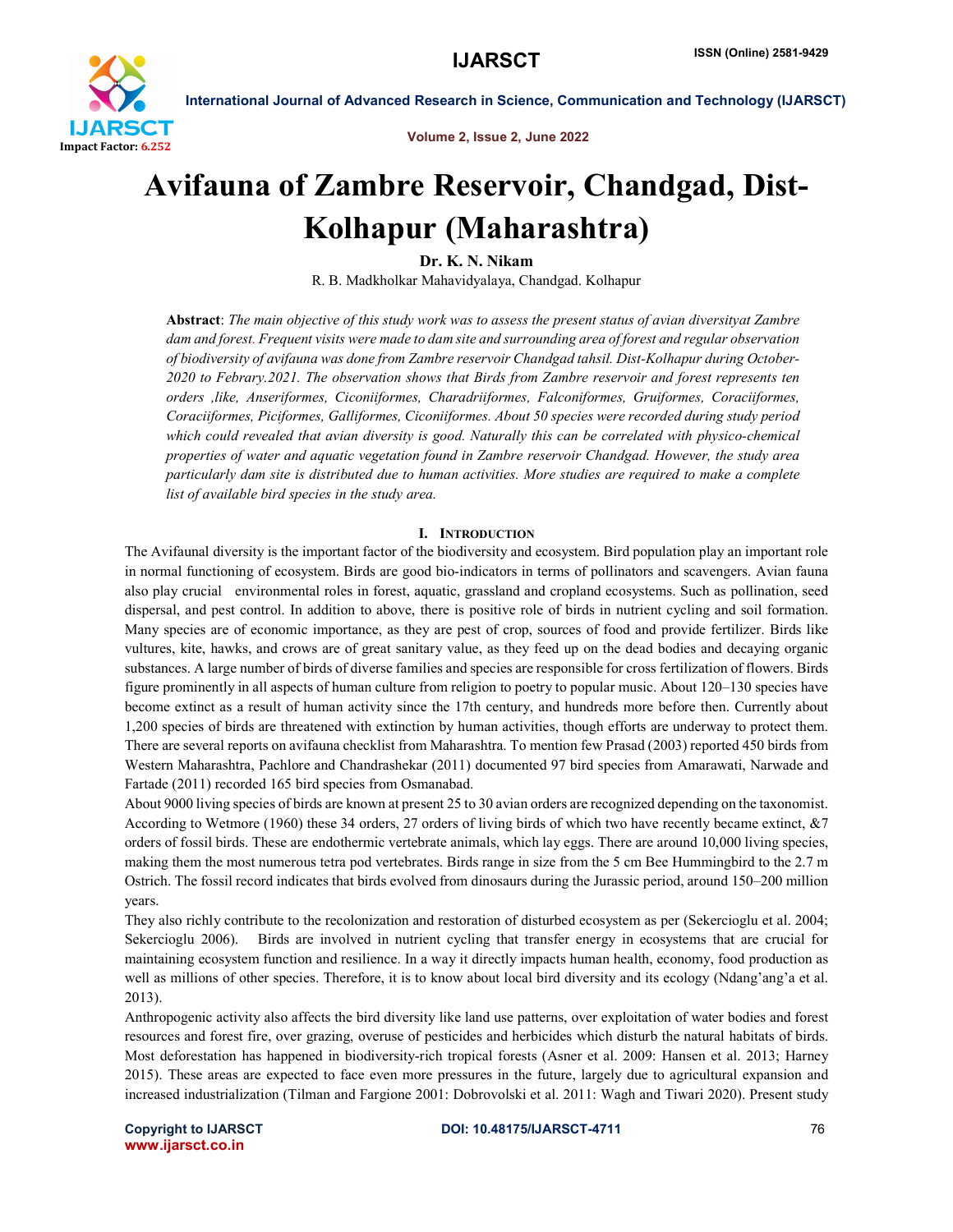

## Volume 2, Issue 2, June 2022

was undertaken to asses and reports the bird diversity at water reservoir and its surrounding forest area, of Jambre dam of Chandhad tahsil Dist. Kolhapur.

## II. STUDY AREA

The study area selected for the observation of birds was medium fresh water body namely Zambre Reservoir and its surrounding forest. Which is located 15 km. south to the Chandgad, Dist. Kolhapur, belongs to southern Maharashtra, India. This area is situated in boundary of Kolhapur and Sindudurg district, in Western Ghat. The geographical location is  $15^0$ -88'96" N Latitude and  $74^0$ -11'-7" E Longitude.



## III. MATERIALS AND METHODS

Several types of birds are found everywhere in the surrounding. Generally, birds are the flying animals. They can't remain at one place for more time. So, for this purpose frequent visits were arranged to the various places where birds may find. Bird observations were carried out during the period of October-2020 to Febrary.2021. Frequent visits were made to the dam and forest are for observing birds in morning and evening. Close observations are made by using binocular having lens (8 X 40). Line transacts & Point transacts count methods are applied for documentation of avian fauna. Some photographs, audio video recording is also taken for exact identification in morning and evening period. Immediately characters of birds were noted, like size colour, sound etc. As soon as bird was seen peculiar character was noted down. The identification of birds was done by using book "Indian Birds" by Salim Ali (2001), Birds of Indian subcontinent by Richard Grimmett et al 2011.

## IV. RESULT AND DISCUSSION

In lockdown during pandemic of Covid period the positive impact of bird's diversity could observed. The birds which are strictly observed in forest but in lockdown they come in villages near to human dwelling without any fear.

Birds are warm blooded vertebrates and able to survive in greater climatic variations than the other fauna. Zambre Reservoir is located in place were surrounded by dense forest and also cultivated crop in all seasons. There are variety of floral species, they include naturally occurring herbs, shrubs trees. Many birds are reported associated with different plants for their nesting and for residence.

The total 75 species, including aquatic, terrestrial and arboreal bird species, belonging 10 orders and 15 families were recorded during October-2020 to Febrary.2021. Dam and surrounding forest area showed good avian diversity. The birds recorded in this area are visitors or permanent dwelling. Majorities are resident and some are winter visitor.

www.ijarsct.co.in

## Copyright to IJARSCT **DOI: 10.48175/IJARSCT-4711** 77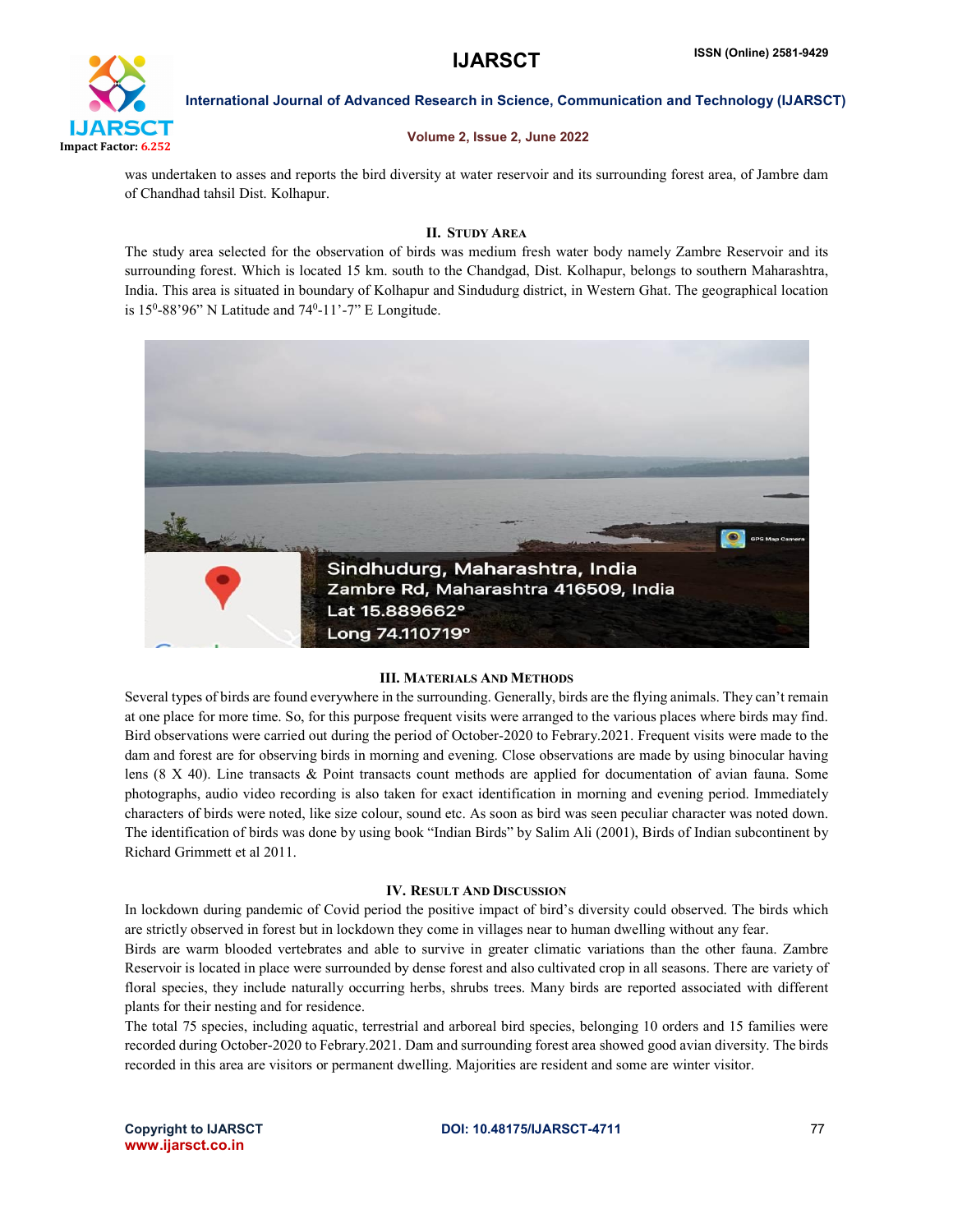

## Volume 2, Issue 2, June 2022

| Sr.<br>No. | Order           | Family                              | Scientific name                                                                                                                                                                                                                                                                      | <b>Common Name</b>                                                                                                                                                                                                                 |
|------------|-----------------|-------------------------------------|--------------------------------------------------------------------------------------------------------------------------------------------------------------------------------------------------------------------------------------------------------------------------------------|------------------------------------------------------------------------------------------------------------------------------------------------------------------------------------------------------------------------------------|
| 1.         | Anseriformes    | Anatidae                            | 1) Tadorna ferruginea<br>2) Sarkidiornis melanotos<br>3) Dendrocygna javanica<br>4) Anas acuta<br>5) Anas crecca<br>6) Anas poecilorhyncha<br>7) Anas strepera<br>8) Anas Penelope<br>9) Anas clypeata<br>10) Anas querquedula<br>11) Ayth Nettapus<br>12) Coromandelianus ya ferina | <b>Ruddy Shelduck</b><br>Knob-billed Duck<br>Lesser Whistling-Duck<br>Northern Pintail<br>Eurasian Teal<br>Spot-billed Duck<br>Gadwall<br>Eurasian Wigeon<br>Northern Shoveler<br>Garganey<br>Common Pochard<br>Cotton Pygmy-goose |
| 2.         | Ciconiiformes   | Ardeidae                            | 1) Ardea insignis<br>2) Ardea goliath<br>3) Ardea cinerea<br>4) Ardea alba<br>5) Ardea purpurea<br>6) Egretta intermedia<br>7) Egretta garzetta<br>8) Bubulcus ibis<br>9) Nycticorax nycticorax<br>10) Ardeola grayii                                                                | White-bellied Heron<br>Goliath Heron<br>Grey Heron<br><b>Great Egret</b><br>Purple Heron<br>Intermediate Egret<br>Little Egret<br>Cattle Egret<br>Black-crowned Night-Heron<br>Indian Pond-Heron                                   |
| 3.         | Charadriiformes | Charadriidae<br>Scolopacidae        | 1) Vanellus indicus<br>2) Vanellus malabaricus<br>3) Charadrius dubius<br>1) Calidris minuta<br>2) Limosa limosa<br>3) Gallinago gallinago<br>4) Actitis hypoleucos                                                                                                                  | Red-wattled Lapwing<br>Yellow-wattled Lapwing<br>Little Ringed Plover<br><b>Little Stint</b><br><b>Black-tailed Godwit</b><br>Common Snipe<br>Common Sandpiper                                                                     |
| 4.         | Falconiformes   | Accipitridae<br>Rallidae            | 1) Haliastur Indus<br>2) Circus aeruginosus                                                                                                                                                                                                                                          | <b>Brahminy Kite</b><br>Western Marsh Harrier                                                                                                                                                                                      |
| 5.         | Gruiformes      | Gruidae                             | 1) Amaurornis phoenicurun<br>2) Grus grus                                                                                                                                                                                                                                            | White breasted Waterhen<br>Common Crane                                                                                                                                                                                            |
| 6.         | Coraciiformes   | Alcedinidae                         | 1) Alcedo atthis<br>2) Ceryle lugubris)<br>3) Halcyon smyrnensis                                                                                                                                                                                                                     | Common Kingfisher<br>Crested Kingfisher<br>White-throated Kingfisher                                                                                                                                                               |
| 7.         | Coraciiformes   | Bucerotidae                         | 1) Ocyceros birostris<br>2) Anorrhinus austeni                                                                                                                                                                                                                                       | Indian Grey Hornbill<br><b>Brown Hornbill</b>                                                                                                                                                                                      |
| 8.         | Piciformes      | Capitonidae<br>Picidae<br>Meropidae | 1) Megalaima virens<br>2) Megalaima asiatica<br>1) Dendrocopos nanus<br>2) Dendrocopos mahrattensis<br>1) Merops orientalis<br>2) Merops philippinus                                                                                                                                 | <b>Great Barbet</b><br><b>Blue-throated Barbet</b><br>Brown-capped Woodpecker<br>Yellow-crowned Woodpecker<br>Green Bee-eater<br><b>Blue-tailed Bee-eater</b>                                                                      |
| 9.         | Galliformes     | Phasianidae                         | 1) Pavo cristatus                                                                                                                                                                                                                                                                    | Indian Peafowl                                                                                                                                                                                                                     |

## Table 1: Checklist of Birds observed during study period

www.ijarsct.co.in

Copyright to IJARSCT **DOI: 10.48175/IJARSCT-4711** 78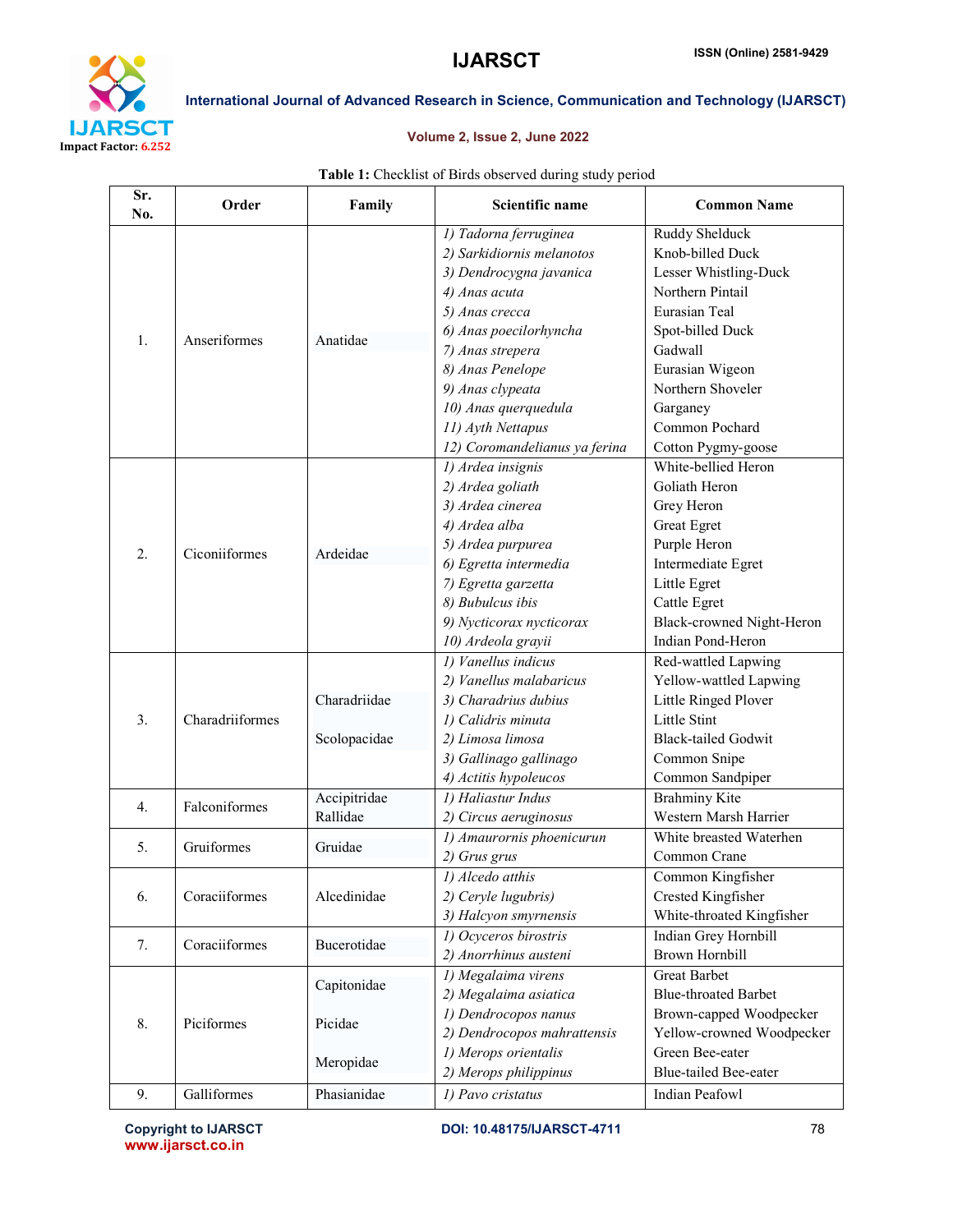

## Volume 2, Issue 2, June 2022

|     |               |                   | 2) Gallus gallus              | Red Junglefowl     |
|-----|---------------|-------------------|-------------------------------|--------------------|
| 10. | Ciconiiformes | Threskiornithidae | 1) Pseudibis papillosa        | <b>Black Ibis</b>  |
|     |               |                   | 1) Ephippiorhynchus asiaticus | Black-necked Stork |
|     |               | Ciconiidae        | 2) Mycteria leucocephala      | Painted Stork      |
|     |               |                   | 3) Ciconia ciconia            | White Stork        |

## Table 2: Order wise List

| Sr. No.        | Name of order   | <b>Number</b>  |
|----------------|-----------------|----------------|
| 1              | Anseriformes    | 10             |
| $\overline{2}$ | Ciconifotmes    | 8              |
| 3              | Charadriiformes | 11             |
| 4              | Falconiformes   | $\overline{2}$ |
| 5              | Gruiformes      | 2              |
| 6              | Coraciformes    | 5              |
| 7              | Piciformes      | 6              |
| 8              | Galliformes     | 2              |
| 9              | Passeriformes   | 2              |
| 10             | Columbiformes   | 2              |
|                | Total           | 50             |



Graph 1: Showing Order-wise Number of Birds Recorded

www.ijarsct.co.in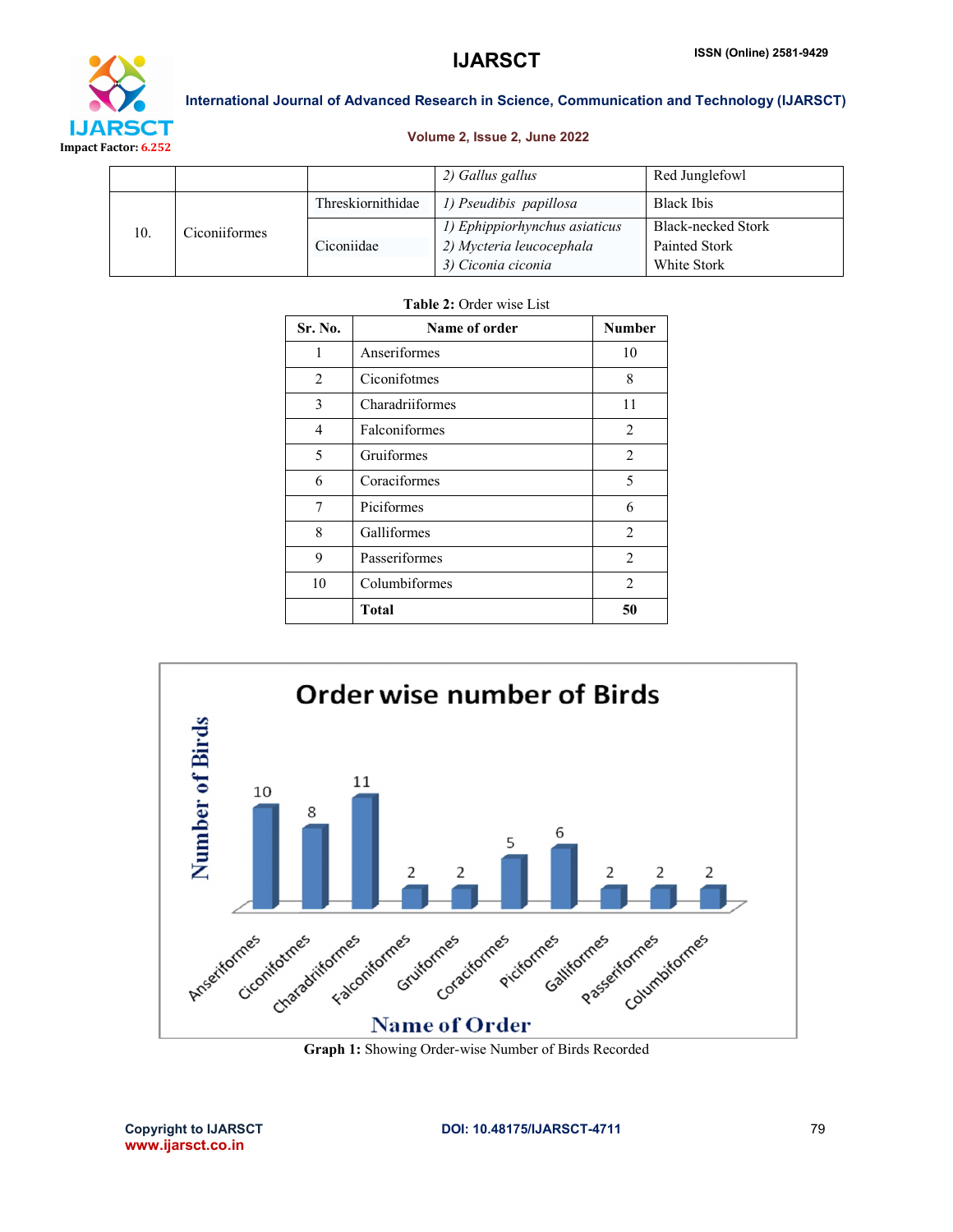

Volume 2, Issue 2, June 2022





Figure 1: Showing Migratory Status

## *Here,*

- $MW = Migrant$  within subcontinent & winter visitor-1
- $RMW = Resident, Migrant within subcontinent & winter visitor-1$
- $RW =$  Resident winter visitor-5
- RA = Resident & winter visitor  $-2$
- $RM$  = Resident, Migrant within subcontinent -6
- BW = Breeder winter visitor-1
- $W =$  winter visitor-8
- $R =$  Resident -16
- $E =$  Endemic to Indian subcontinant-7